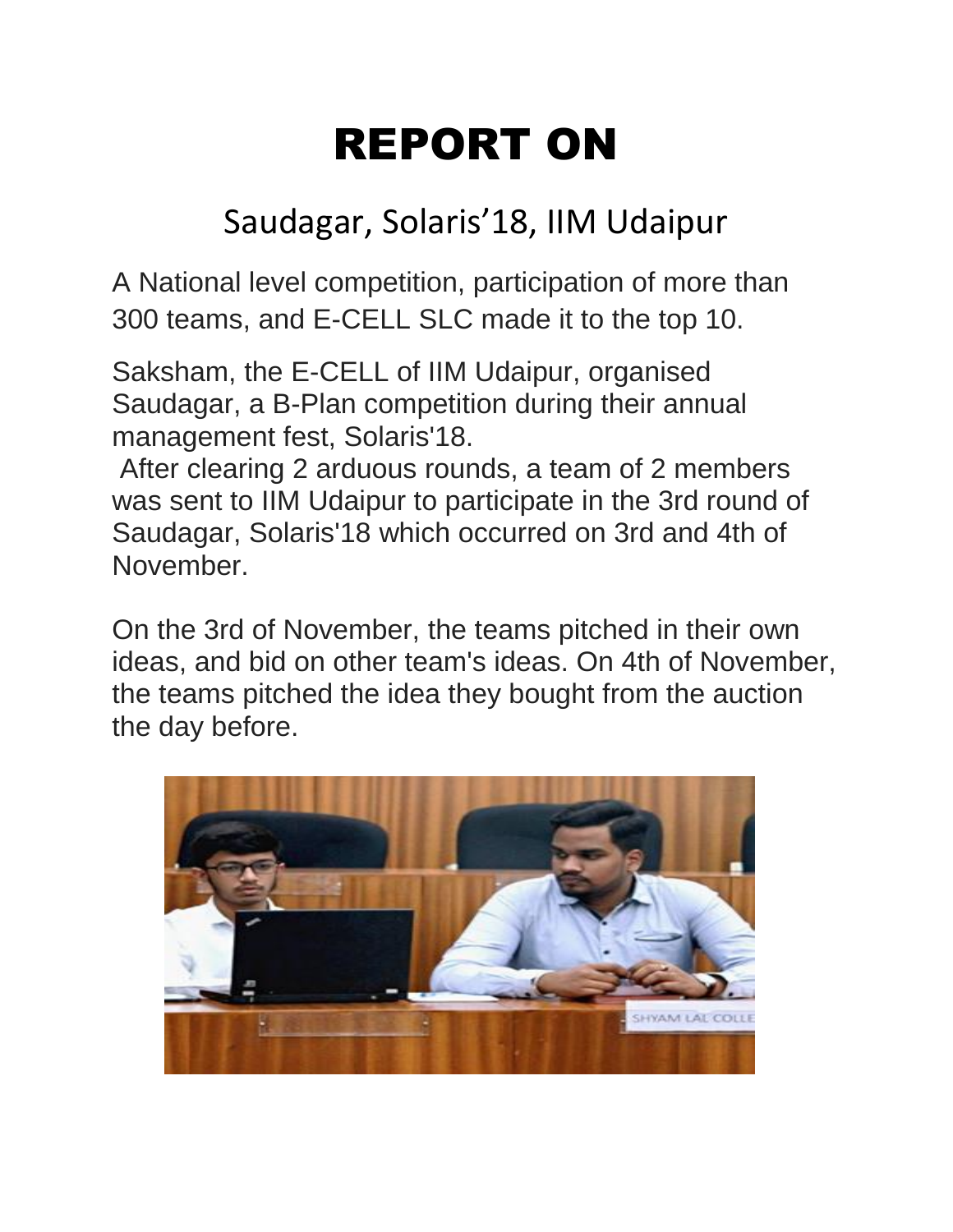The 3 ideas our team pitched were Zorgo, Food Fellow and Infollege. Zorgo even received positive reviews and appraisal directly from the judges.

Our team competed with the teams from a few major Business Schools of India and emerged as one tough contender.

• Project FOOD FELLOW, which will bridge the gap between food wastage and surplus available.

• Project DISHA, a digital interface accessible on any phone or computer where college students can reach professionals who will provide real-time solutions to their problems and queries through a personalized platform.

• Project SWABHIMAN, aims to donate pads to give freedom from rags by making people aware of the side effects and installing Sanitary Napkin Vending Machine.

• Project ZORGO, which provides a platform for people who wants to share their heart out without any fear.

Project INFOLLEGE, which will be a platform where students can upload and retrieve any data relevant to their college/school. Kind of a social media app for colleges.

• Project ABHIKALPANA, which aims to turn the underprivileged into skilled manpower by training & educating them about the manufacturing process of